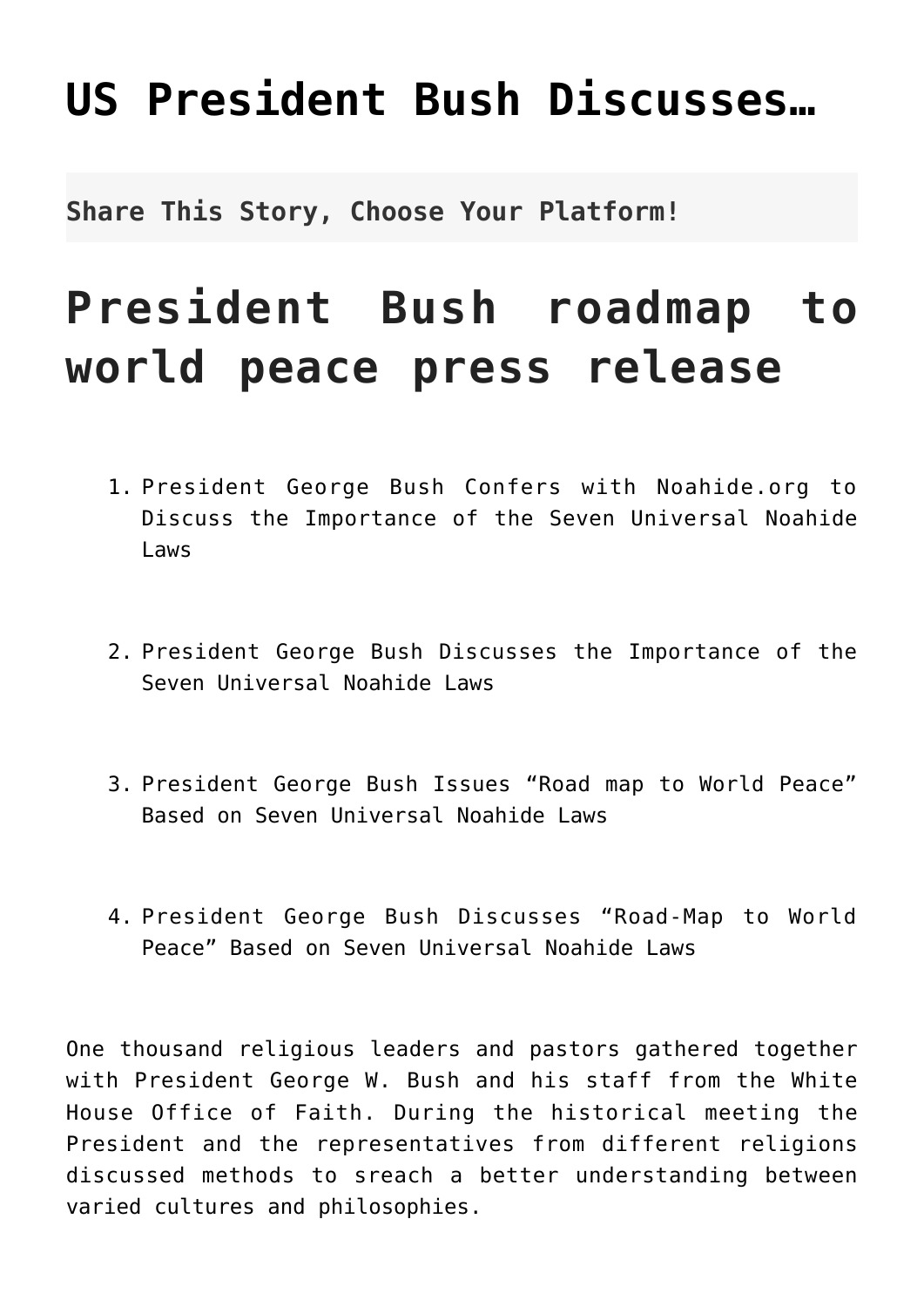Among the religious leaders was Rabbi Dr. Yaacov Cohen from Melbourne Australia who represented the worldwide Institute of Noahide Code, an organization dedicated to promote the Noahide Code of Seven Universal Laws. Rabbi Cohen presented the "Road Map to World Peace," explaining that the Noahide Laws can unite all of mankind.

Rabbi Cohen who directs a worldwide popular website Noahide.org stated that the Jewish people were charged with the mission to educate mankind and be a light onto the nations by promoting the observance of the Seven Noahide Laws among all mankind. "We are presently living through a unique and favorable moment in history. The information age and advanced breakthroughs in technology affords us the tremendous opportunity to widely communicate the knowledge and observance of these laws," Rabbi Cohen said.

Other religious leaders added that the religious tolerance of today and the trend towards greater democracy and freedom have created the perfect environment and provided a window of opportunity for the global acceptance of this universal code. It is by adherence to these laws, which are in and of themselves an expression of Divine goodness, that all mankind could unite and be bound by a common moral responsibility to their Creator. When humanity is unified by its highest common denominator, genuine peace and harmony will flourish throughout the world.

Despite the daunting challenge we must remember that a little light could dispel and illuminate a lot of darkness and the darkness will offer no resistance as it melts before the